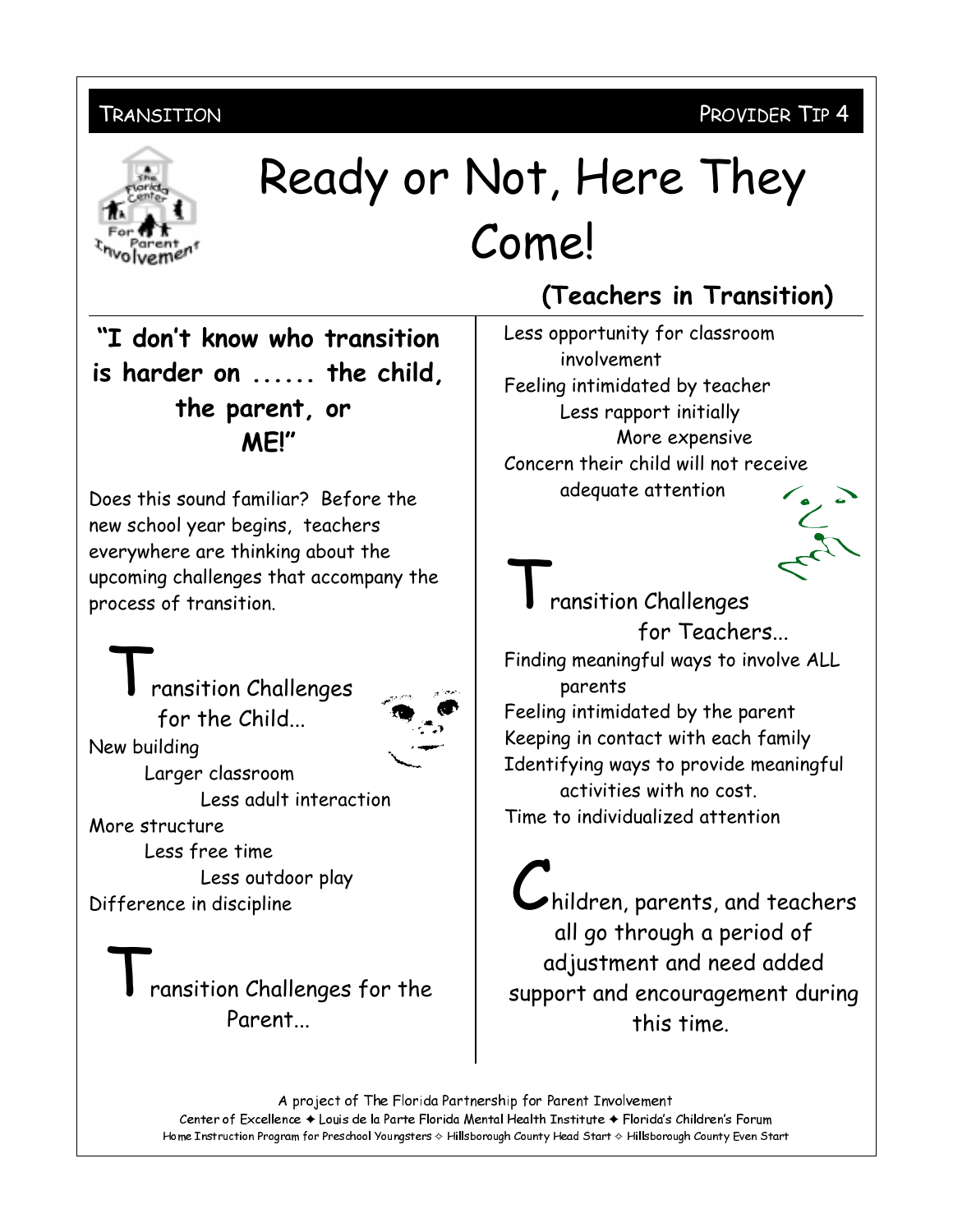## 2 READY OR NOT/TEACHERS IN TRANSITION

#### PROVIDER TIP

Here are a few tips that can help make transition easier for everyone... even you!

4



 $\Box$ arly childhood program teacher... **Example 2 December 2 December 2 December** 2 December 2 December 2 December 2 December 2 December 2 December 2 December 2 December 2 December 2 December 2 December 2 December 2 December 2 December 2 December 2 December 2 D especially when their child is in need of special services.

 $\mathbb{F}$ Help them connect with new services and support systems by knowing what's available at their local school.

Ess Share information about the school, round-up dates, contact persons, etc.

Es Be an advocate for parents as partners in education, by providing them with tip sheets!

indergarten teacher.... **Example 2 date to connect with the** director's/teacher's in the surrounding preschools and introduce yourself and exchange information.

**Example for preschool parents & their** child to come observe the your

classroom before the end of the year.

**Example 2 Read information about the child.** Some preschools keep portfolios on their children. These can be very helpful in familiarizing yourself with new students.... but remember, children change rapidly over the summer, portfolios can be used as scaffold for building new experiences for new students.

Es Provide MEANINGFUL opportunities for parent's to participate in their child's education...this may be quite different from what we typically expect. A good place to begin is to ask the family what they feel their strengths and challenges are in being involved in their child's education. Then go from there!

**Each family and child bring with them** their own "bag" of, hopes, fears, concerns, and perceptions. Creating a caring environment for families is just as important as creating a caring environment for their children. Model perspective taking by leaving your "bag" aside and really listening to your new families!

For more information contact:

A project of The Florida Partnership for Parent Involvement Center of Excellence + Louis de la Parte Florida Mental Health Institute + Florida's Children's Forum Home Instruction Program for Preschool Youngsters & Hillsborough County Head Start & Hillsborough County Even Start